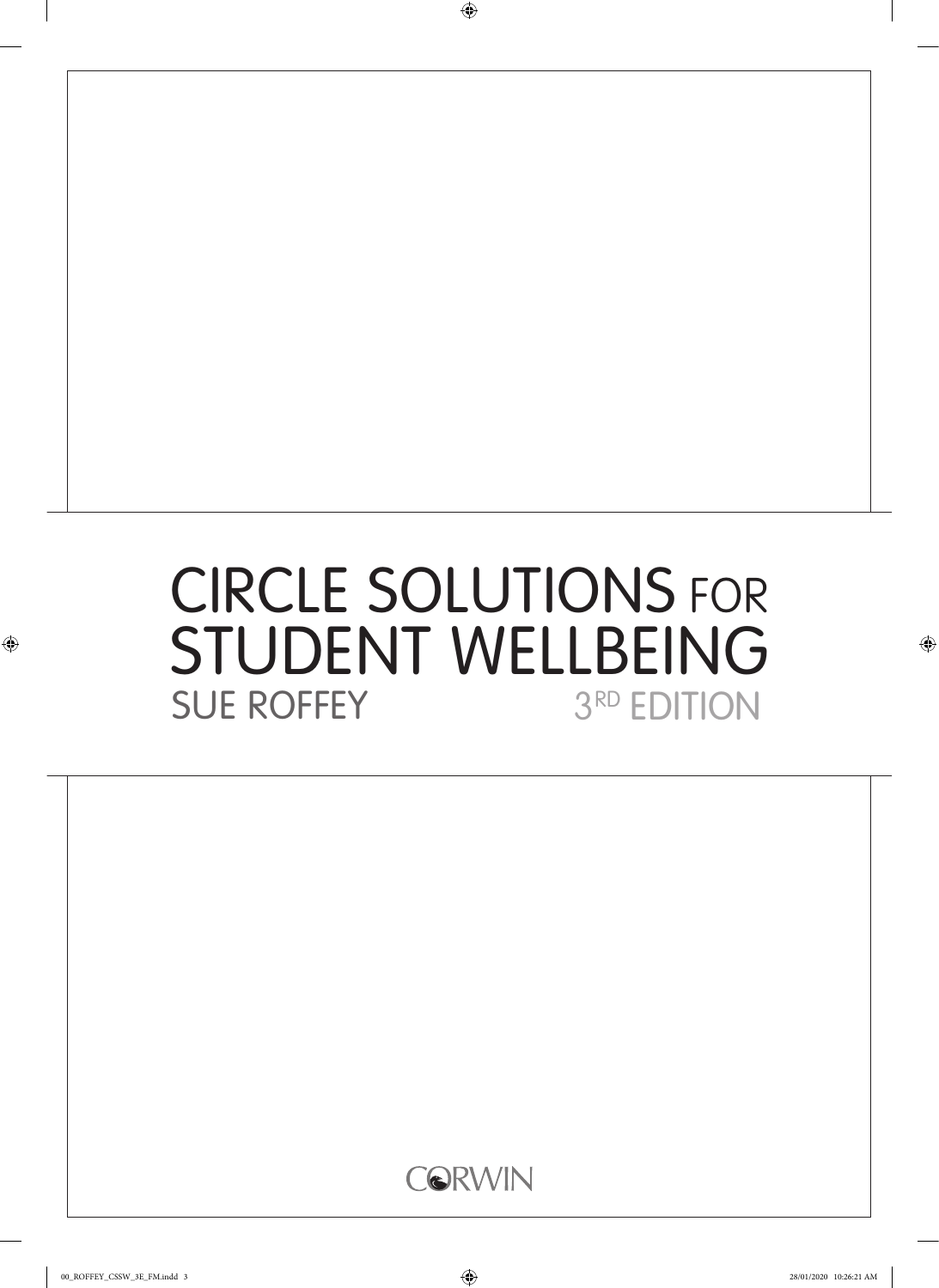

#### Corwin

A SAGE company 2455 Teller Road Thousand Oaks, California 91320 (0800) 233-9936 www.corwin.com

SAGE Publications Ltd 1 Oliver's Yard 55 City Road London EC1Y 1SP

SAGE Publications India Pvt Ltd B 1/I 1 Mohan Cooperative Industrial Area Mathura Road New Delhi 110 044

SAGE Publications Asia-Pacific Pte Ltd 3 Church Street #10-04 Samsung Hub Singapore 049483

© Sue Roffey 2020

 $\bigoplus$ 

© Illustrations by Elizabeth Stanley

First edition published 2006 (reprinted 2008, 2009, 2010, 2011) Second edition published 2014 (reprinted 2015, 2016, 2018 and 2019)

Apart from any fair dealing for the purposes of research or private study, or criticism or review, as permitted under the Copyright, Designs and Patents Act, 1988, this publication may be reproduced, stored or transmitted in any form, or by any means, only with the prior permission in writing of the publishers, or in the case of reprographic reproduction, in accordance with the terms of licences issued by the Copyright Licensing Agency. Enquiries concerning reproduction outside those terms should be sent to the publishers.

#### **Library of Congress Control Number: 2019945441**

#### **British Library Cataloguing in Publication data**

A catalogue record for this book is available from the British Library

Editor: Jude Bowen Editorial assistant: Orsod Malik Assistant editor, digital: Sunita Patel, Andrea-Jane Morris Production editor: Nicola Carrier Copyeditor: Diana Chambers Proofreader: Sharon Cawood Indexer: David Roffey Marketing manager: Dilhara Attygalle Cover design: Wendy Scott Typeset by: C&M Digitals (P) Ltd, Chennai, India Printed in the UK

> ISBN 978-1-5264-9117-6 ISBN 978-1-5264-9116-9 (pbk)

At SAGE we take sustainability seriously. Most of our products are printed in the UK using responsibly sourced papers and boards. When we print overseas we ensure sustainable papers are used as measured by the PREPS grading system. We undertake an annual audit to monitor our sustainability.

⊕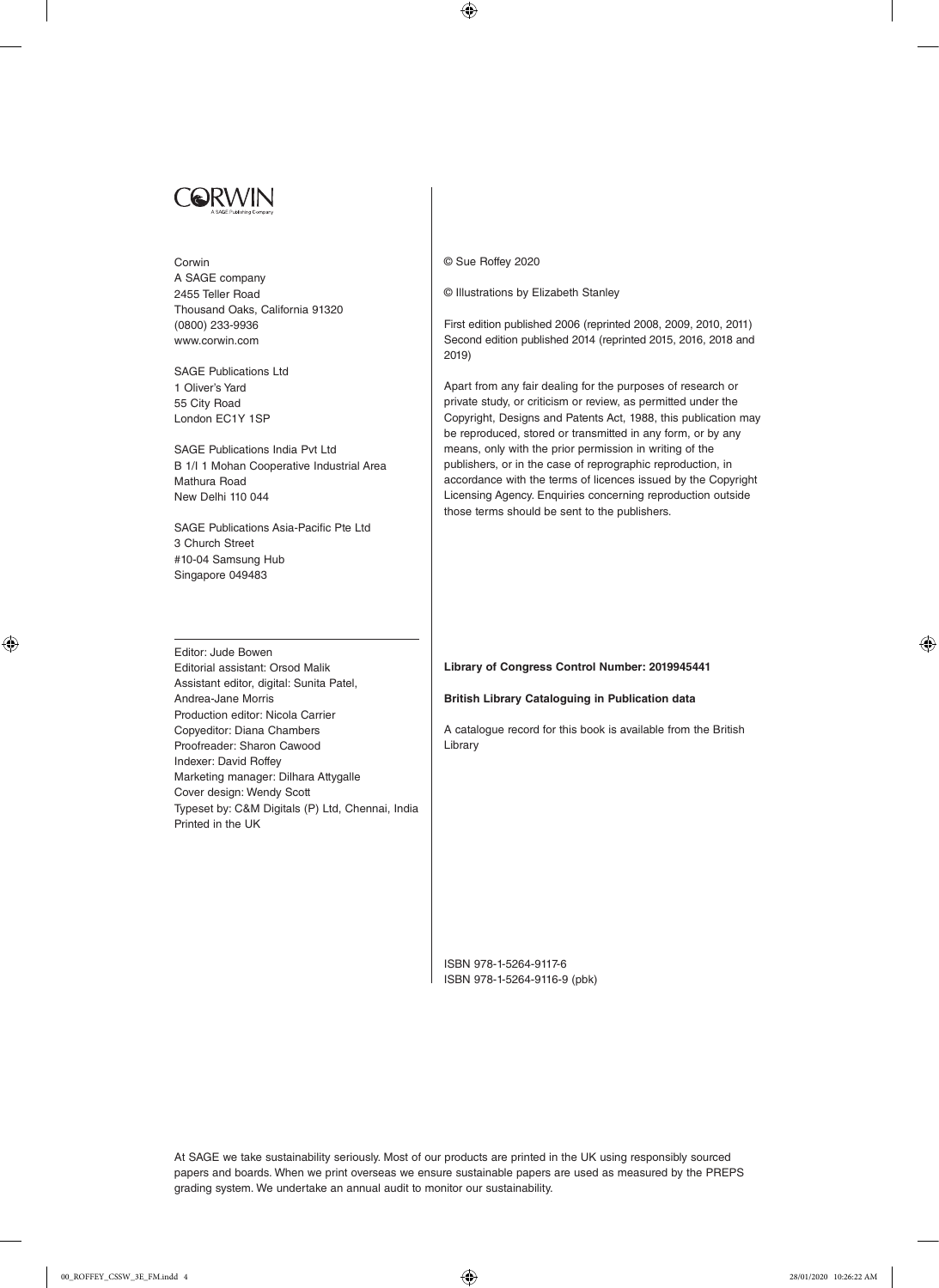# **Contents**

 $\overline{\phantom{a}}$ 

 $\bigoplus$ 

| Games Index                               |                                                    | vi             |
|-------------------------------------------|----------------------------------------------------|----------------|
| List of Photocopiable Resources           | xvi                                                |                |
| About the Author                          | xviii                                              |                |
| Preface                                   |                                                    | xix            |
|                                           | Acknowledgements                                   | xxi            |
| $\mathbf{1}$                              | Introduction                                       | $\mathbf{1}$   |
| $\overline{2}$                            | Twelve Dimensions of Social and Emotional Learning | $\overline{7}$ |
| 3                                         | The ASPIRE Principles and Pedagogy                 | 19             |
| $\overline{\mathbf{4}}$                   | Setting up and Running a Circle                    | 26             |
| 5                                         | Opening, Mixing and Closing Activities             | 41             |
| 6                                         | A Positive Sense of Self: Being and Becoming       | 49             |
| $\overline{7}$                            | <b>Emotional Awareness and Skills</b>              | 58             |
| 8                                         | Friendship                                         | 71             |
| 9                                         | Belonging                                          | 83             |
| 10                                        | Shared Humanity and Ethics                         | 95             |
| 11                                        | Promoting the Positive for Resilience              | 106            |
| 12                                        | Seeking Meaning                                    | 116            |
| 13                                        | Circle Solutions for Challenging Situations        | 123            |
| References, Further Reading and Resources | 133                                                |                |
| Index                                     |                                                    | 136            |

 $\bigoplus$ 

 $\overline{\phantom{a}}$ 

 $\bigoplus$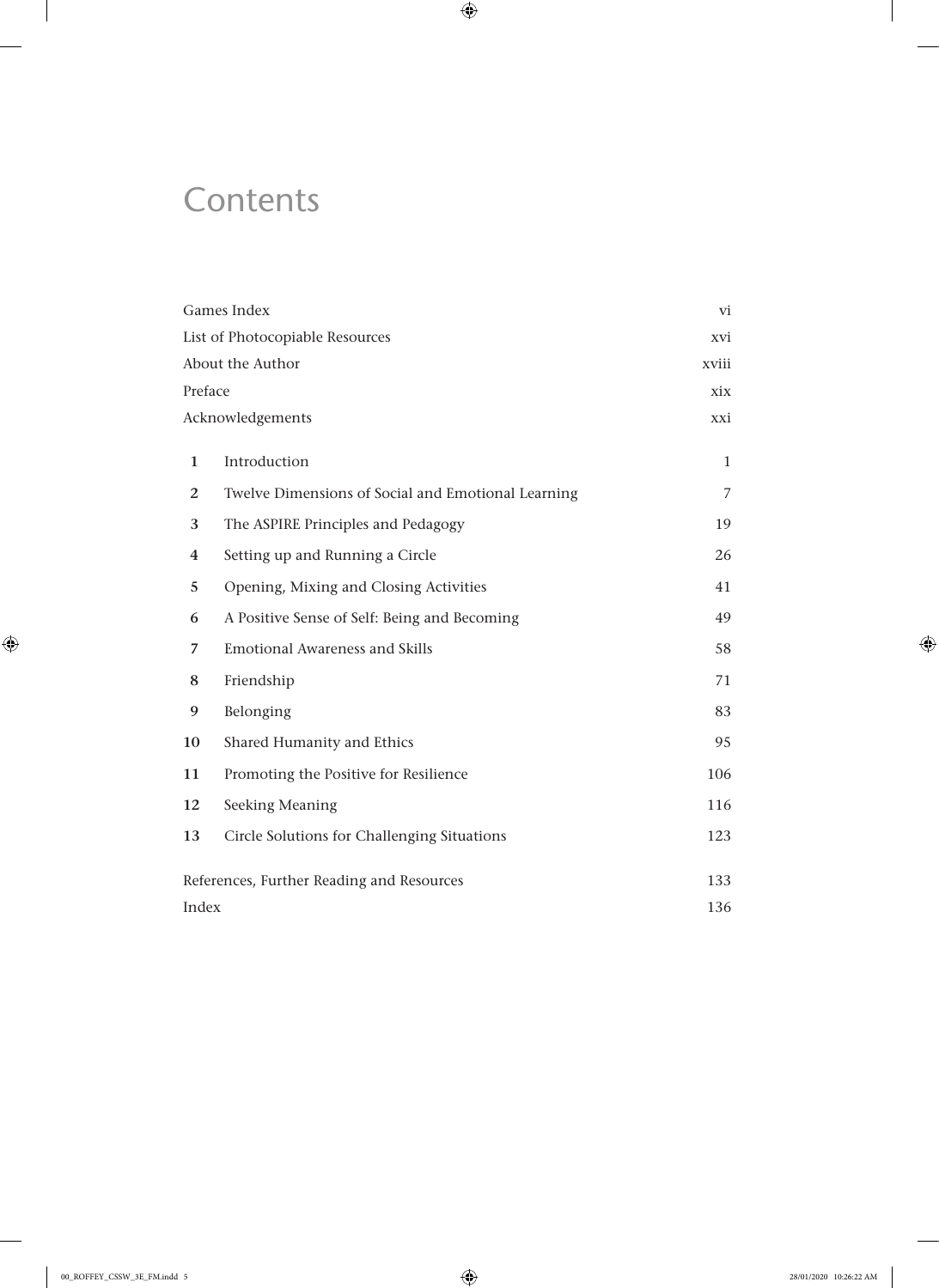# **13**

# Circle Solutions for Challenging Situations

**This chapter deals with some of the most difficult issues students might face and the feelings that may arise from these. Some challenging situations are short term, others ongoing and part of life. We include here some of the more recent concerns arising for young people. These issues are often at the root of many of the social, emotional and behavioural concerns manifested in school.**

 $\bigoplus$ 

The aims of Circle strategies in this chapter are to:

- provide an opportunity to talk about challenging issues safely;
- show students that others have similar experiences and they are not alone;
- help students learn the skills involved in effective problem-solving;
- construct coping strategies;
- explore difficult feelings and how to stop these from becoming overwhelming;
- encourage students to develop collaborative solutions to problematic issues;
- reflect on individual and class responsibilities.

#### Introducing Issues Safely

Individuals need to feel comfortable and safe when difficult issues are being addressed in a Circle, and teachers need to feel confident about facilitating. The use of puppets, stories and games engages students with limited personal risk. Should students become distressed in any way, however, the facilitator needs to give them the opportunity to opt out. It is essential to follow this up with a conversation that shows concern and, if appropriate, a referral to a suitable professional.

#### **Puppets Y**

Creative teachers use puppets to motivate young students to be thoughtful problemsolvers. Give puppets names and characters and make them regular visitors to the Circle. Puppets can talk with the teacher and the children about problems such as being teased

(Continued)

⊕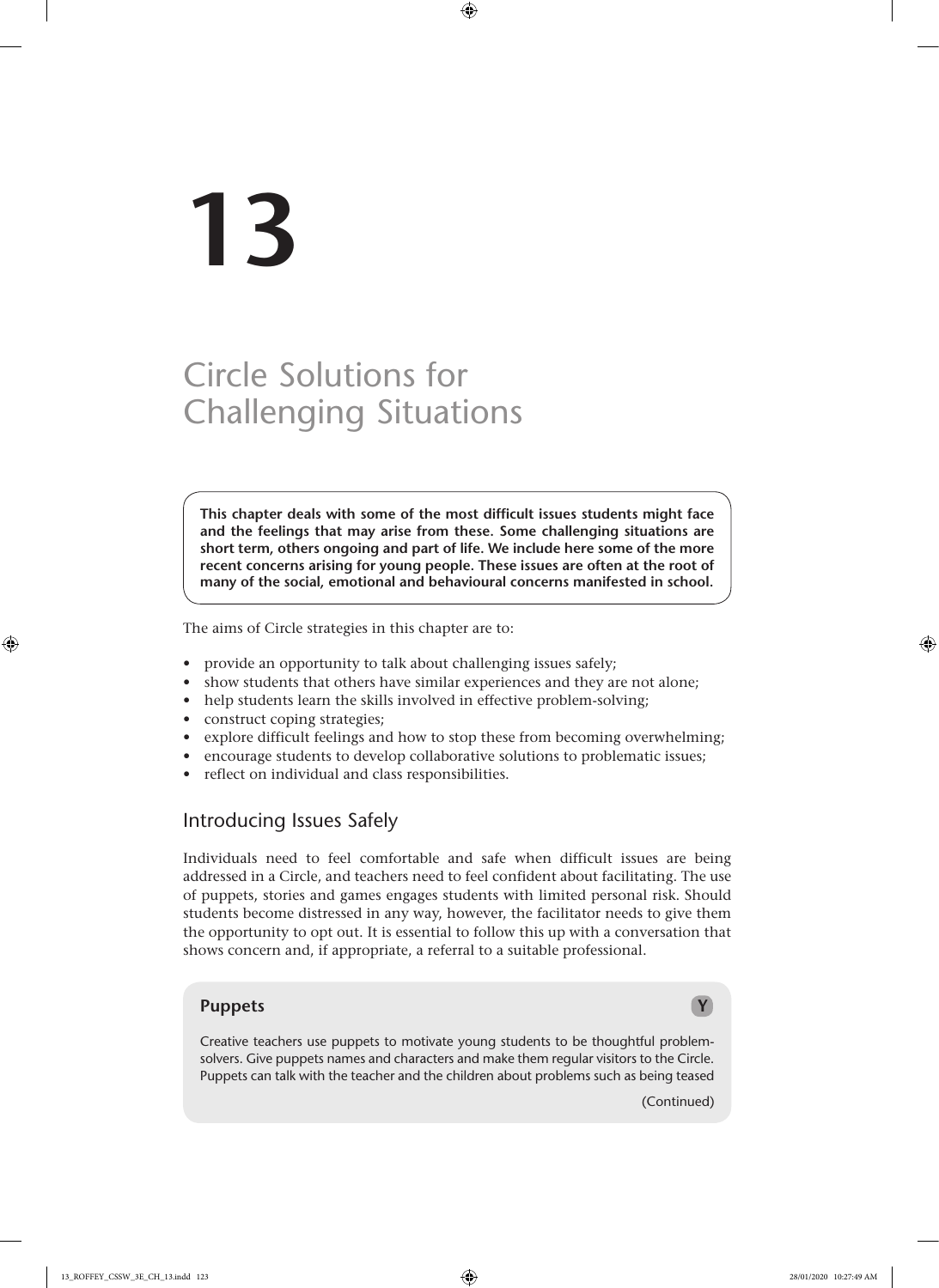or left out, not being sure about something or being frightened. The puppets ask for suggestions as to what they might do. The students can discuss the puppets' problems in small groups and give feedback in the Circle. A follow-up in the next Circle session reinforces the learning.

#### **Stories YMS**

Stories are a useful means to engage students and stimulate discussion. These are available both in books and other media for a wide range of ages and abilities. They free up individuals to talk about issues rather than divulging personal events.

The facilitator reads a short story or shows a short film to the Circle, focusing on a specific issue, such as life changes, loss, failure, being sick, disability, racism, sexism, violence, family matters, peer group pressure, mental health issues or natural disasters. This is followed by a paired or small group discussion with feedback to the full Circle. The following are general suggestions; some stories give rise to more specific questions.

#### Small group discussions

What did you feel on hearing this story?

- Did your feelings change as the story went on?
- What do you think were the feelings of the characters in the story?
- Without giving names, do you know anyone who might have had similar experiences?
- Has this story made you think or feel differently about their situation?
- What things could be done to help?
- What does this story mean for our class and/or others in this school?
- What did you think about the ending of the story? What might have been an alternative?

## Specific Challenging Issues

#### Loss

Loss is a serious issue for many young people and at the root of strong emotions. These activities address the universality of this experience. There are some excellent programs available to help students with change and loss.

#### Silent Statements

Stand up and change places if:

- you have ever moved house;
- you have lived in another country;
- the team you support has ever lost a match;
- someone has taken something that belonged to you or your family;
- a family pet has died;
- you know someone who has lost an important person in their lives.

⊕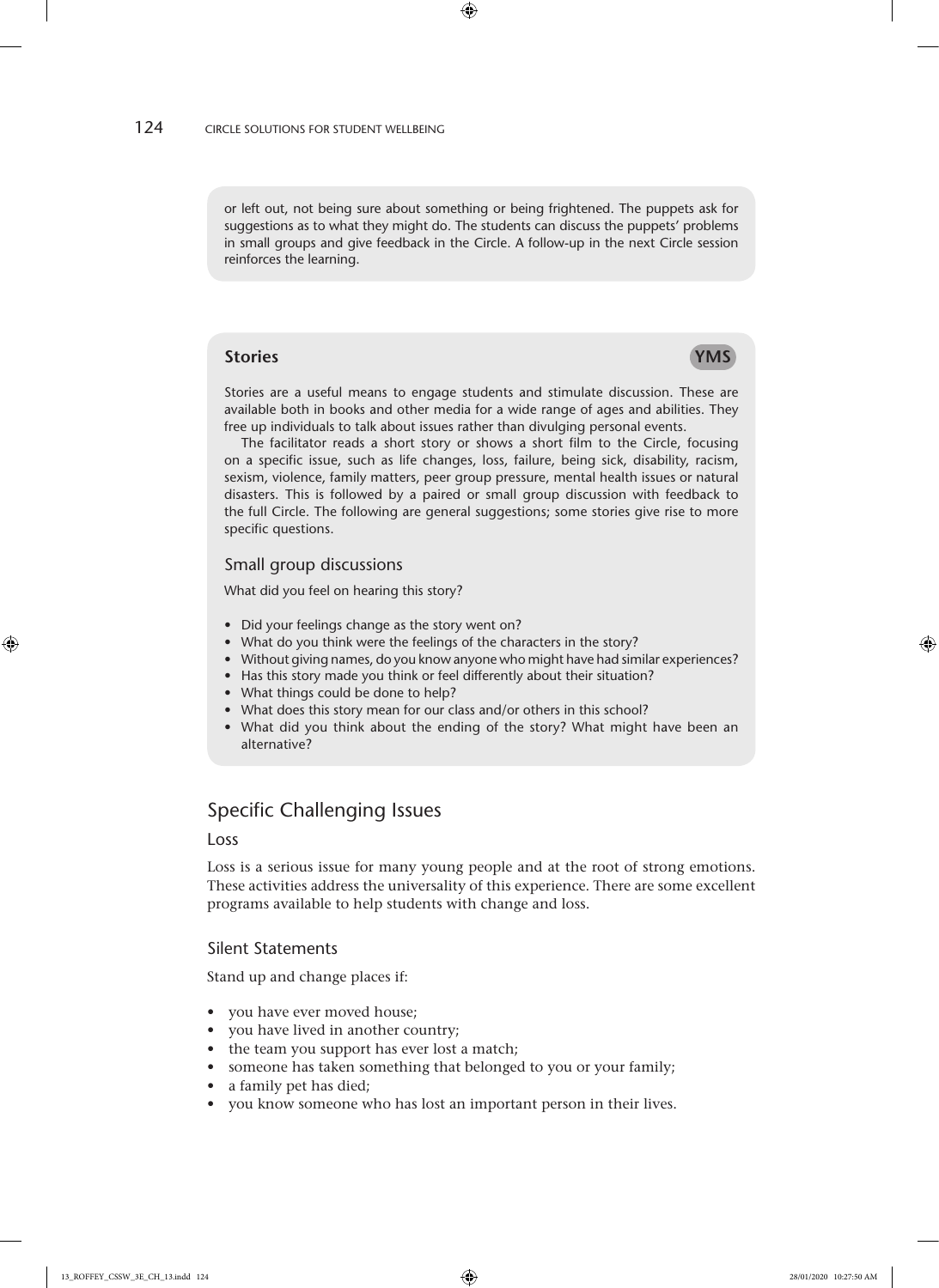⊕

#### **Loss and Losing The Contract of the Contract of the Contract of the Contract of the Contract of the Contract of the Contract of the Contract of the Contract of the Contract of the Contract of the Contract of the Contract**

**Learning outcome**: to acknowledge that loss happens to everyone, but feelings about this may differ according to circumstances.

 $\bigoplus$ 

In small groups, students make a list of everything that people might lose, from losing a game or a possession to losing an important person. Loss is not only about death, but someone disappearing from your life in other ways, such as in the case of family breakdown.

- What are all the feelings you might experience when this happens?
- Do the circumstances of the loss make a difference to your feelings?
- What might help people come to terms with a loss? Make a list.

#### **Celebrating a Life Theory of the Celebration Celebration Celebration Celebration Celebration Celebration Celebration Celebration Celebration Celebration Celebration Celebration Celebration Celebration Celebration Celebrat**

In small groups, discuss how you might celebrate someone's life, or an animal you have loved and lost. Be sensitive to individual situations here.

Make a poster with drawings and words.

What might you want to put in a memory box to help remember them?

#### **Losing Someone at School YMS**

Losing someone at school and loss of trust can happen at any age. How the following activities are introduced needs to be appropriate for the level of understanding of the pupils involved.

Without going into details or breaching confidentiality, the facilitator – who could be a counsellor alongside the teacher – speaks to the Circle about what happened. Facts are usually easier to deal with than imagination. It is useful to acknowledge the range of emotions that may accompany this announcement. These include:

- shock:
- sadness;
- emptiness;
- anger;
- numbness;
- confusion;
- fear;
- indifference.

Not everyone will feel the same. How individuals feel depends on many things, including how well they knew the person, the circumstances of the death and what else is happening in their own life.

Ask students to talk to each other in pairs about what support people might need at this time. What, if anything, do they need for themselves and what could they do for others? The facilitator might then choose one or more of the following activities, perhaps leaving this for later Circle sessions.

In pairs, talk about the person and in what ways they might be missed.

In small groups, plan a memorial Circle for the person. Each group decides what they will do.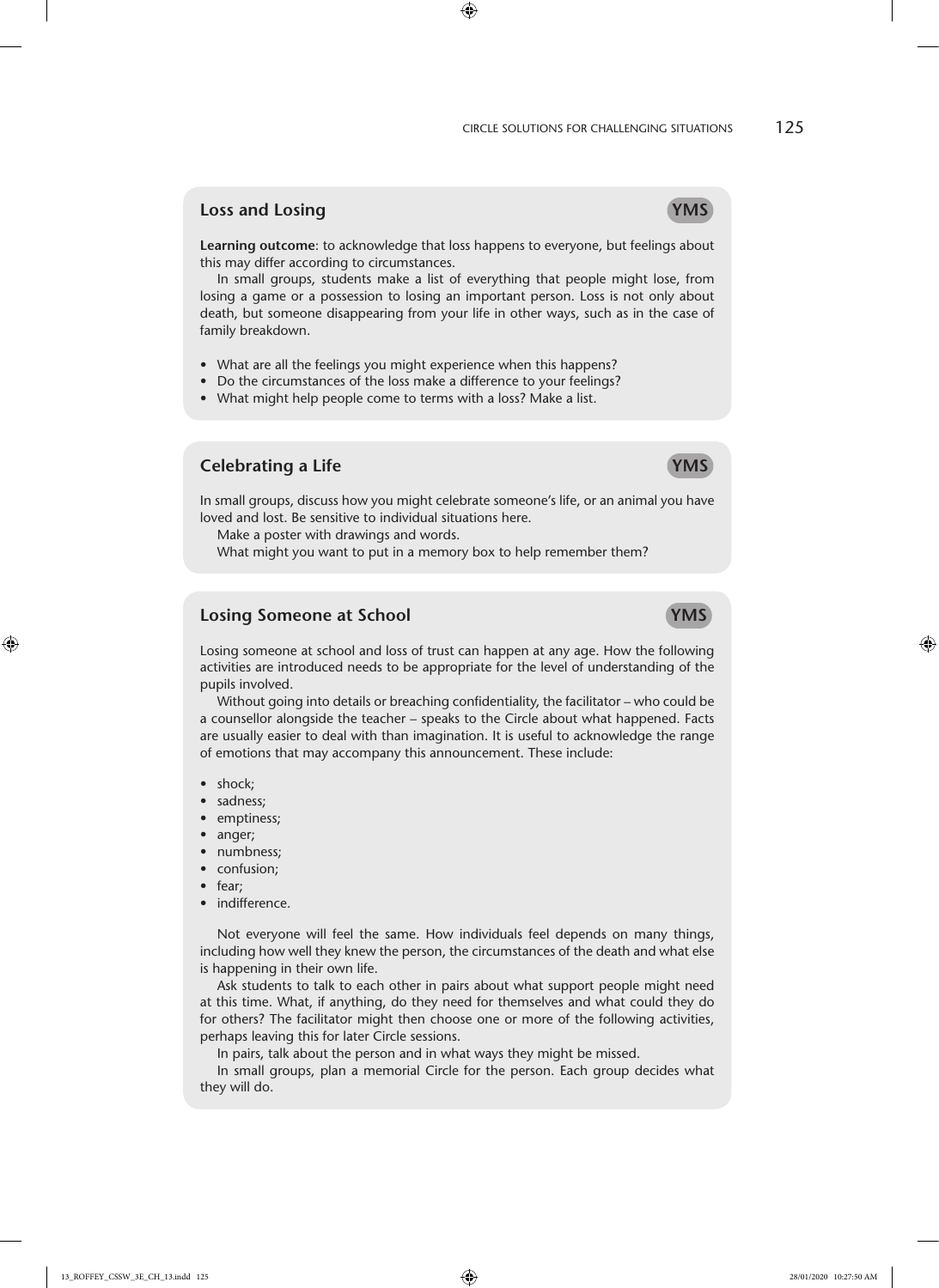#### **The Last Straw MS**  $\sim$  MS

**Learning outcome**: to realize that just one thing can tip people over the edge.

 $\bigoplus$ 

Give small groups a pile of thin coloured sticks (straws) about six inches long. Taking it in turns with one stick each, students build these into a tower with four sticks for each level. This can be at any angle. Each person adds one stick in turn until the tower collapses. The same activity can take place with playing cards.

#### **Discussions**

Often, many negative or difficult things happen before you get to that 'last straw', when you feel that you can no longer 'hold it all together':

- Can you give examples of how things pile up?
- How can you tell if someone is getting very stressed? What are the signs?
- What might stop stress building up?
- How might you increase the resources to cope?

The group feeds back their ideas to the Circle.

#### **Sadness and Depression MS MS**

**Learning outcome**: to understand the difference between sadness and depression so it is clear when further support is required.

Ask for two volunteers to stand in the middle of the Circle – one to represent sadness and one to represent depression. Ask others in the Circle to say how each might stand and how each face might look. The two actors comply with instructions.

Small groups, including the volunteers, address the following questions:

- What might have happened to each person (sadness is usually a response to specific events, while depression might not be)?
- Can you usually tell if someone is sad?
- Can you always tell if someone is depressed?
- What is the difference between the two?
- What does the sad person need (comfort, a good friend, time)?
- What does the depressed person need (more specialist help)?

#### Silent Statements

Stand up and change places if:

- you have ever had a day in which nothing seemed to go right;
- you have ever felt like staying in bed all day;
- you know someone who is sad and upset about something that is going on in their life;
- you know someone who has recovered from a difficult time and is now doing well.

### **The L.A.T.E.R. framework** S **S**

**Learning outcome:** to have an effective way of responding to a student in crisis. Teachers in many high schools have had to deal with suicide and suicidal ideation in their students. This is very distressing for everyone. Research appears to show, however,

13\_ROFFEY\_CSSW\_3E\_CH\_13.indd 126 28/01/2020 10:27:50 AM

⊕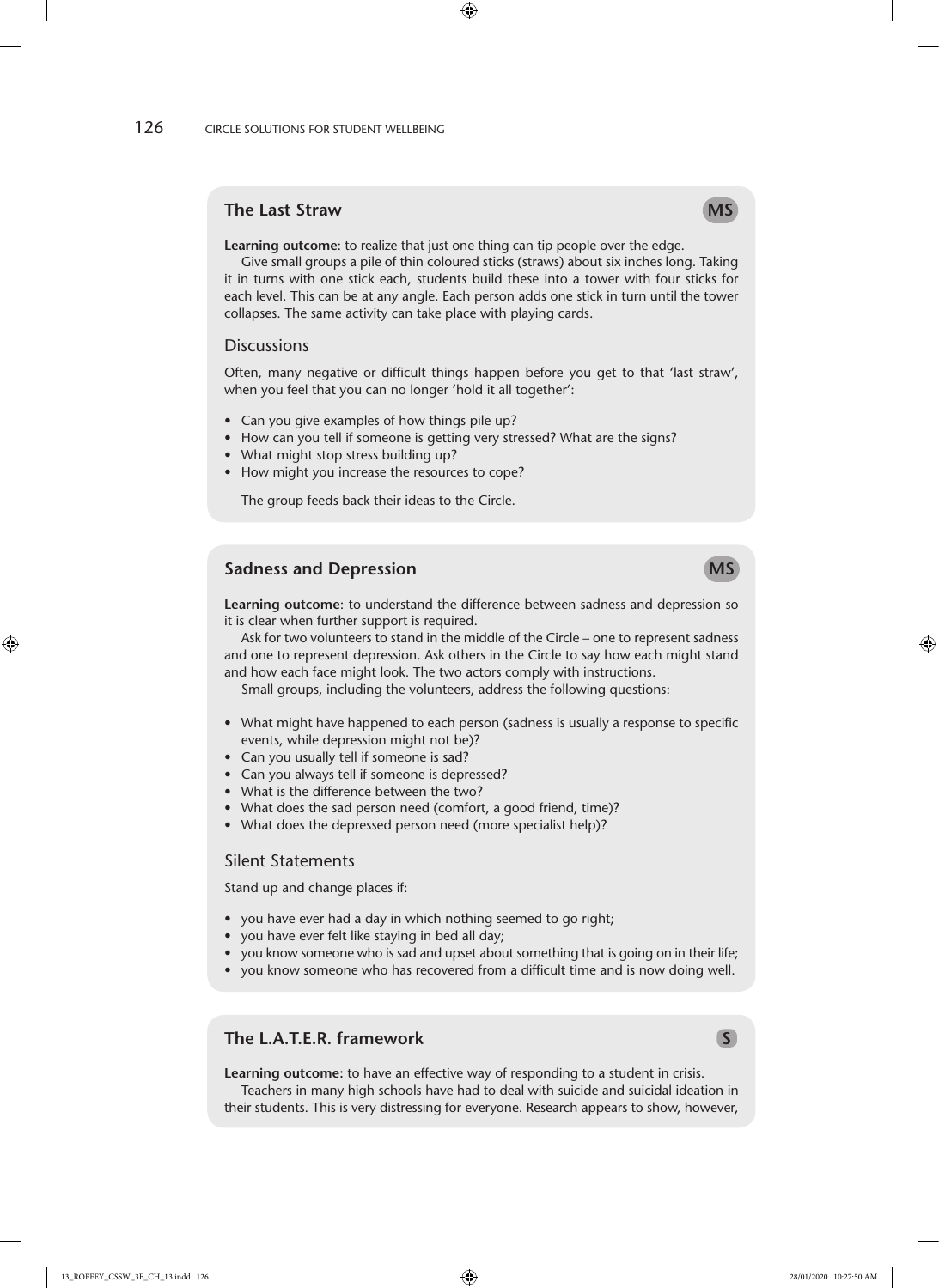that young people are more likely to talk to their friends than adults about their worries and even their plans. It is therefore critical that all young people (and adults) learn this framework for responding. It is adapted from Michael Tunnecliffe's original model.

 $\bigoplus$ 

**Table 13.1** The L.A.T.E.R. framework

| L stands for Listen        | Do not interrupt, give advice or talk about your own problems<br>('see Active Listening in Chapter 8). Nod, say 'go on' or ask them<br>to clarify if you don't understand.                                                                 |
|----------------------------|--------------------------------------------------------------------------------------------------------------------------------------------------------------------------------------------------------------------------------------------|
| A is for Acknowledge       | Show that you believe that what this person is experiencing and<br>what they feel are real and important to them. Do not try and<br>cheer them on or, even worse, suggest they are over-reacting.                                          |
| T is for Talk              | Discuss with them all the options available $-$ it is a brainstorming<br>session. This is not an opportunity to take over the conversation<br>or to ask about specific plans but to join in with ideas, i.e. 'Have<br>you thought about ?' |
| E is for<br>Encouragement  | Encourage the person to choose a safe option.                                                                                                                                                                                              |
| <b>R</b> stands for Review | Arrange to see the person again to see how things are going. The<br>more worried you are, the sooner this needs to be.                                                                                                                     |

∗ Adapted from Michael Tunnecliffe and Kerryn Ashford-Hatherly (2017) *Peer Support Officer Training Manual*. Perth: Ashcliffe Psychology.

In small groups, pupils discuss this framework to answer the following:

- Would this be a useful response to a friend in need?
- Is there anything you would change?
- How might you support someone if they tried to help a friend in this way and it was not successful?

#### **In spite of everything, life is worth living MS**

**Learning outcome:** to reflect on broader perspectives in life.

A further activity, especially following a suicide, might be this one.

Spread pictures or symbol cards around the Circle and ask students to pick up one that shows something that might make life worth living. They discuss why they picked this up with a partner.

With the proviso that anyone can 'pass', students complete this sentence:

• Life is worth living because …

#### **Managing mountains Managing MS**

**Learning outcome**: to reflect on what has worked in the past to overcome challenges. In pairs, each student draws a mountain and a small person at the bottom of it. This mountain represents the biggest challenge that the student has faced. Each student talks to the other about what has helped them manage this mountain in their life. Do they see themselves as getting through it, over it or around it?

Feed back to the group. Each student says which strengths, qualities, person or other resource helped their partner.

⊕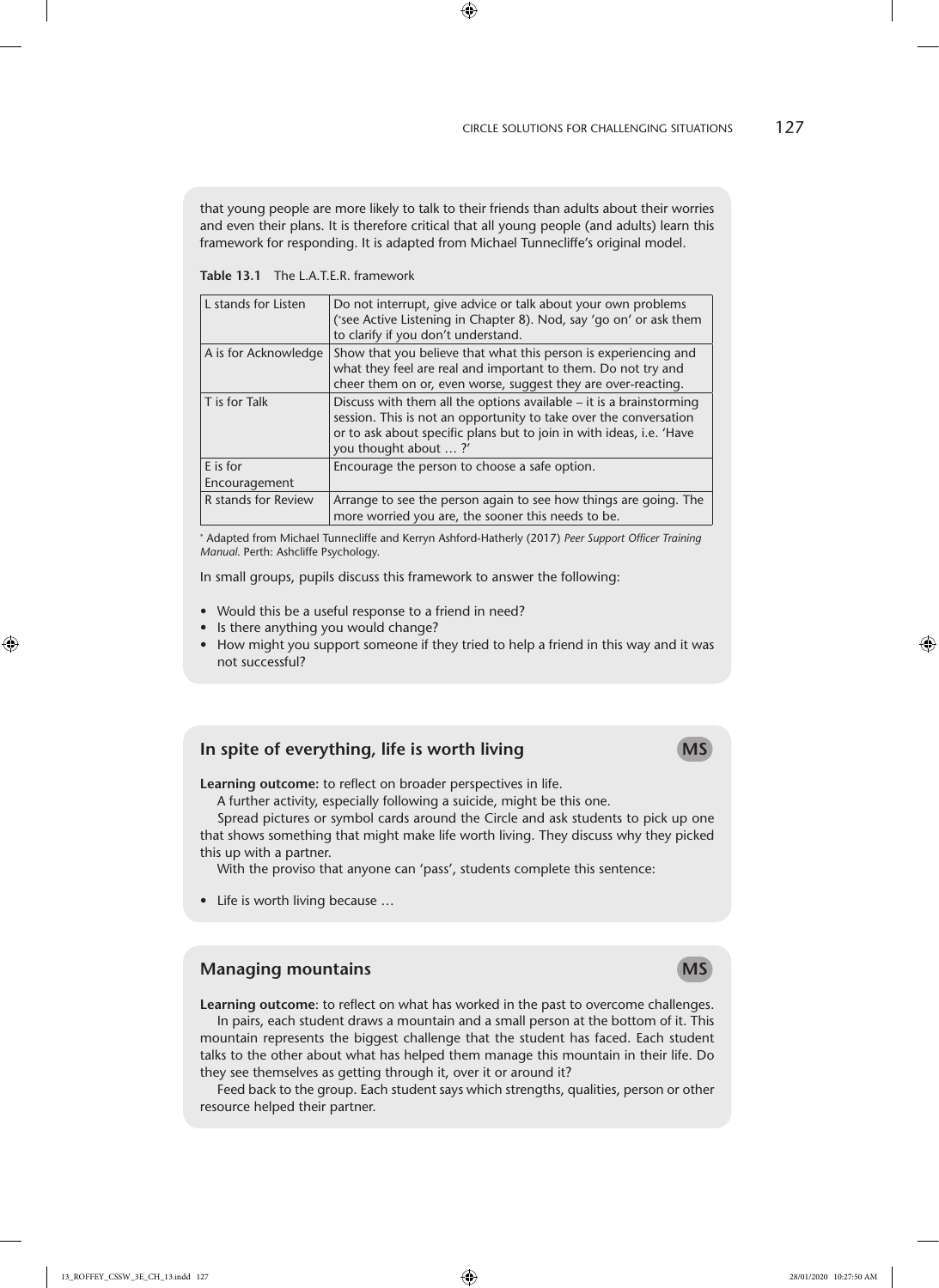128 CIRCLE SOLUTIONS FOR STUDENT WELLBEING

#### Current Issues

The following issues have been of increasing concern since the second edition of this book was published and are now addressed here.

 $\bigoplus$ 

It is important for students to have the opportunity to reflect on and discuss in a safe and structured way how these issues may impact on them and their futures.

#### **Wanna be in my Gang?** MS

**Learning outcome**: to raise awareness of what is good about all being together and when this might become uncomfortable and/or dangerous.

Some gangs are good to belong to, while others lead to crime, violence and fear. The following statements can be divided into two piles. Ask pairs of students to divide these statements up into positive and negative. Ask them to identify the emotions for each statement.

**Table 13.2** Gangs good and bad

| Makes you feel good to belong.                                    | You have to be violent to show loyalty.                                  |
|-------------------------------------------------------------------|--------------------------------------------------------------------------|
| You are able to disagree with others in the<br>gang without fear. | One of the reasons for the gang is to attack<br>others.                  |
| Gang members are frightened of gang<br>leaders.                   | Members have the choice to leave if they<br>wish.                        |
| Loyalty is linked to obedience.                                   | The gang exists to have fun together.                                    |
| You might get rich belonging to a gang.                           | You could lose years of your life in prison<br>because of gang activity. |

Once this activity is complete, ask students to work together to discuss the following:

- Getting into a gang: what would make someone want to become a gang member?
- Getting out of a gang: why would someone want to leave? How easy would it be?
- Alternatives: what alternatives are there to belonging to a gang that would give someone some of the positives of being a member?
- What might help young people stay out of a violent gang?

13\_ROFFEY\_CSSW\_3E\_CH\_13.indd 128 28/01/2020 10:27:50 AM

 $\bigoplus$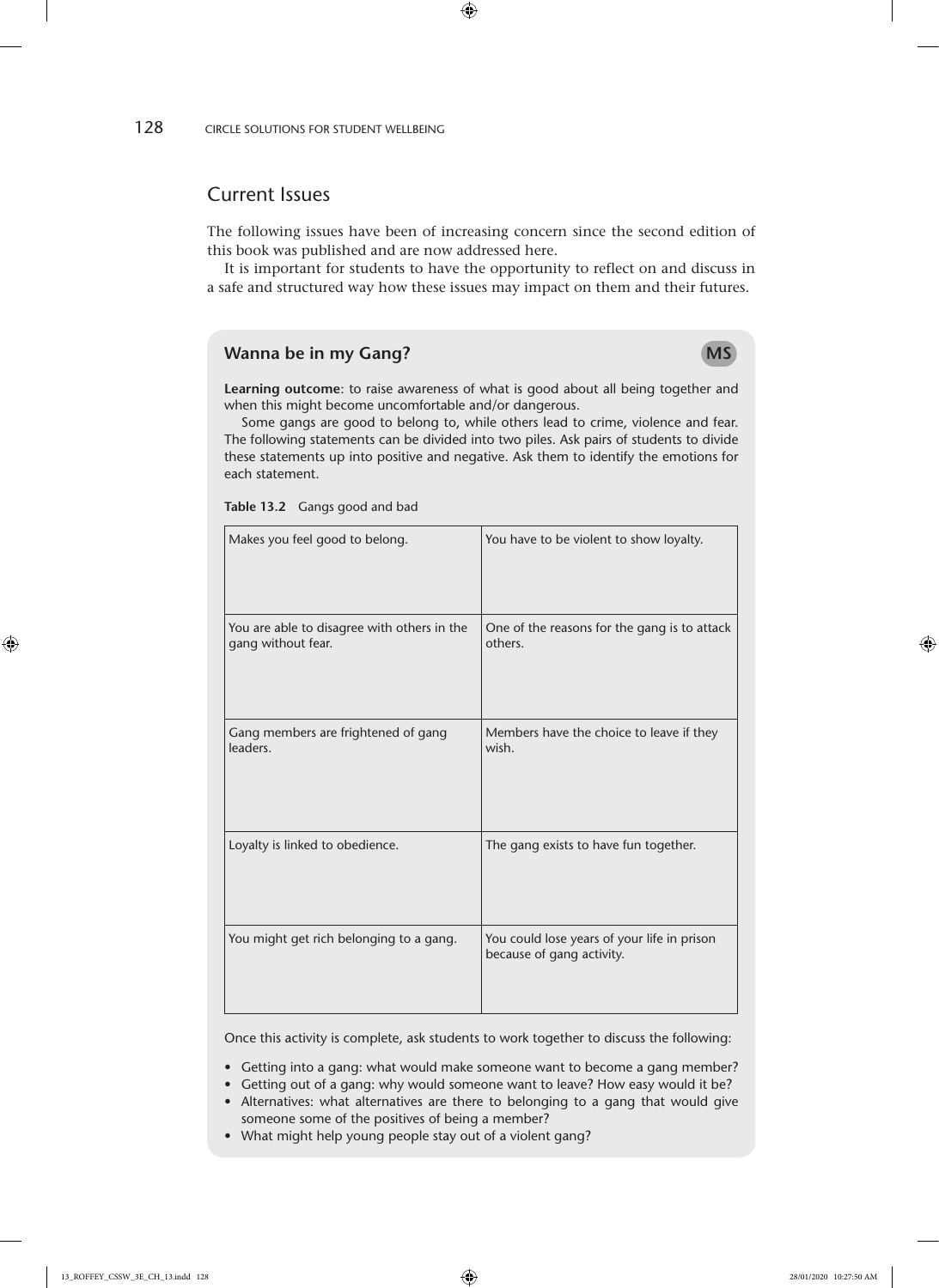#### CIRCLE SOLUTIONS FOR CHALLENGING SITUATIONS 129

⊕

## **Radicalization** MS

**Learning outcome**: to raise awareness of how young people are groomed.

This activity follows on from the previous one. Young people want to have a purpose in life, feel valued by others and have a sense of belonging. Some are therefore vulnerable to being recruited into extremist groups. Messages on social media may use these worthy motivations as hooks to get individuals to join organizations, many of which are detrimental to their overall wellbeing. People grooming for radicalization have similar tactics to those grooming for sexual abuse and exploitation, including offers of support and friendship.

 $\bigoplus$ 

#### Silent Statements

Stand up and change places if you agree with the following:

- You can't believe all that you see and read on the internet.
- You need to weigh up all the pros and cons before making any decision for your future.
- Hate can be contagious and spread like a disease.
- You need to be wary of those offering friendship online.

## **Glad to be Gay MS**

**Learning outcome**: to acknowledge that everyone has the right to be who they are. Although it is much better than it was a generation ago, sexual identity can still be a struggle.

#### Silent Statements

Stand up and change places if you agree with the following:

- Everyone has the right to be who they are.
- People do not choose to be either gay or straight it is how they are made.
- Hatred of gay and transgender people is known as homophobia.
- Homophobia may be linked to fear of what is different.
- Everyone has the right to choose who they love.

Groups of three or four work together to design a poster or create a collage that illustrates the last sentence.

#### **Hope, not Hate MS MS**

**Learning outcome:** to recognize how extremist groups work and consider alternative ways of being.

There is increasing concern about the rise of far-right groups who perpetrate hate and violence towards minority groups. Many have the same motivations as Islamic extremists – to feel they belong and have a sense of purpose. Their aim is primarily destructive. In this activity, groups of three or four use Table 13.3 to consider the views and behaviours that are indicative of extremism and to identify alternative positions.

Go online here to download Table 13.3: **https://study.sagepub.com/corwin/roffey3e**

(Continued)



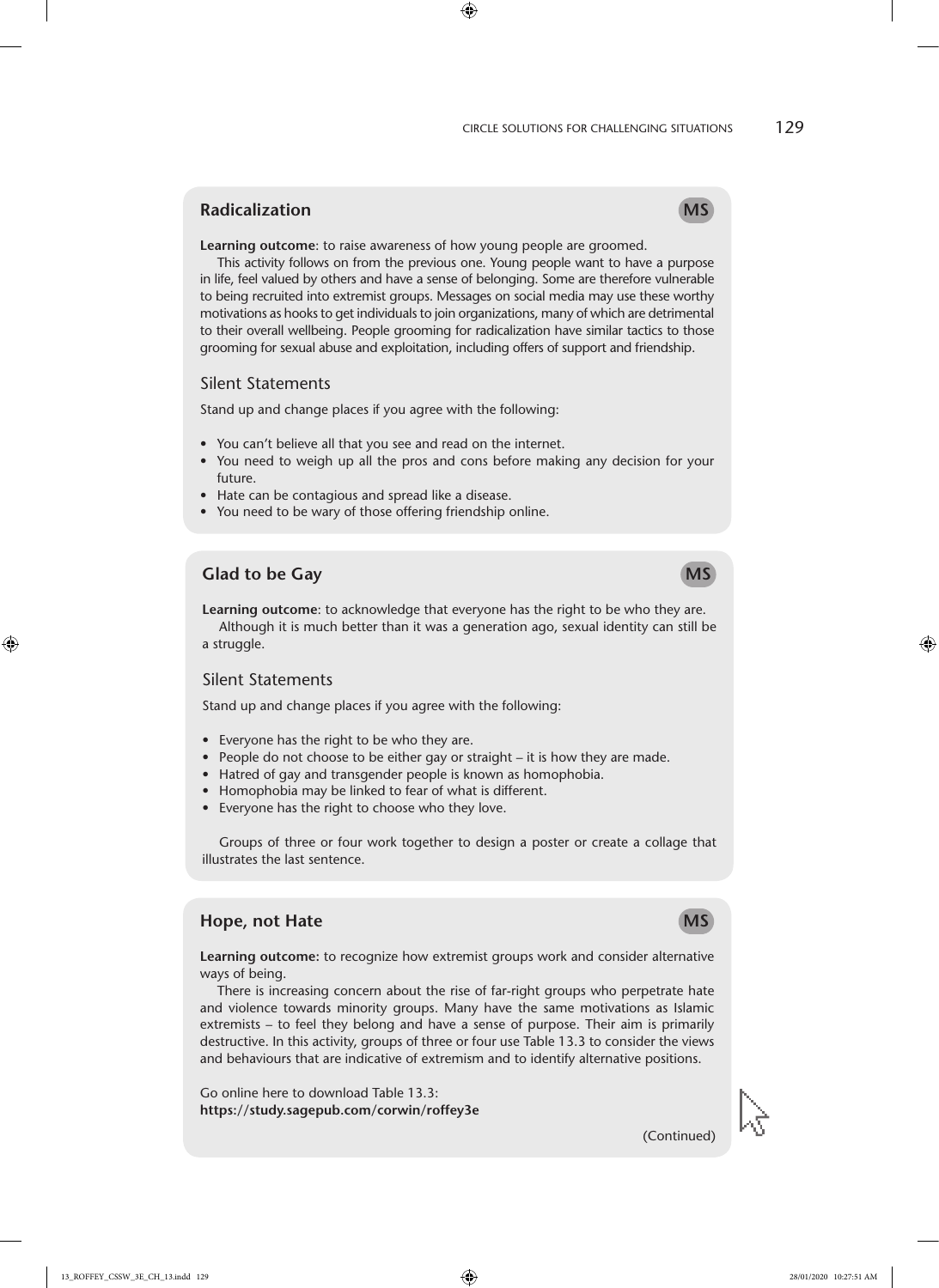#### 130 CIRCLE SOLUTIONS FOR STUDENT WELLBEING

#### **Table 13.3** Recognizing extremism

| <b>Recognizing extremism</b>                                                                                              | Alternative position: What could<br>we do to turn hate into hope? |
|---------------------------------------------------------------------------------------------------------------------------|-------------------------------------------------------------------|
| The talk is around 'them' and 'us'.                                                                                       |                                                                   |
| One or more groups in society are denigrated and<br>blamed for problems.                                                  |                                                                   |
| Pride is linked to patriotism/nationalism/religion -<br>supporting your country or faith at all costs.                    |                                                                   |
| Someone who is different in language, culture,<br>colour or religion is seen as inferior.                                 |                                                                   |
| People who are different - from another group -<br>are demonized and stripped of their humanity.                          |                                                                   |
| Violence against minorities and/or those who<br>support opposing views is seen as legitimate.                             |                                                                   |
| Language on social media is often extreme and<br>threatening.                                                             |                                                                   |
| How things were in the past is often seen as better<br>than in the present.                                               |                                                                   |
| Leaders often stir up strong emotions that are<br>contagious in groups.                                                   |                                                                   |
| Evidence of historical inhumanity (the holocaust,<br>slavery, massacres of indigenous peoples) is<br>minimized or denied. |                                                                   |

 $\bigoplus$ 

 $\overline{\phantom{a}}$ 

 $\bigoplus$ 

 $\overline{\phantom{a}}$ 

 $\bigoplus$ 

*Circle Solutions for Student Wellbeing* 3e Sue Roffey, 2020 (SAGE)

**Photocopiable:** 

⊪≡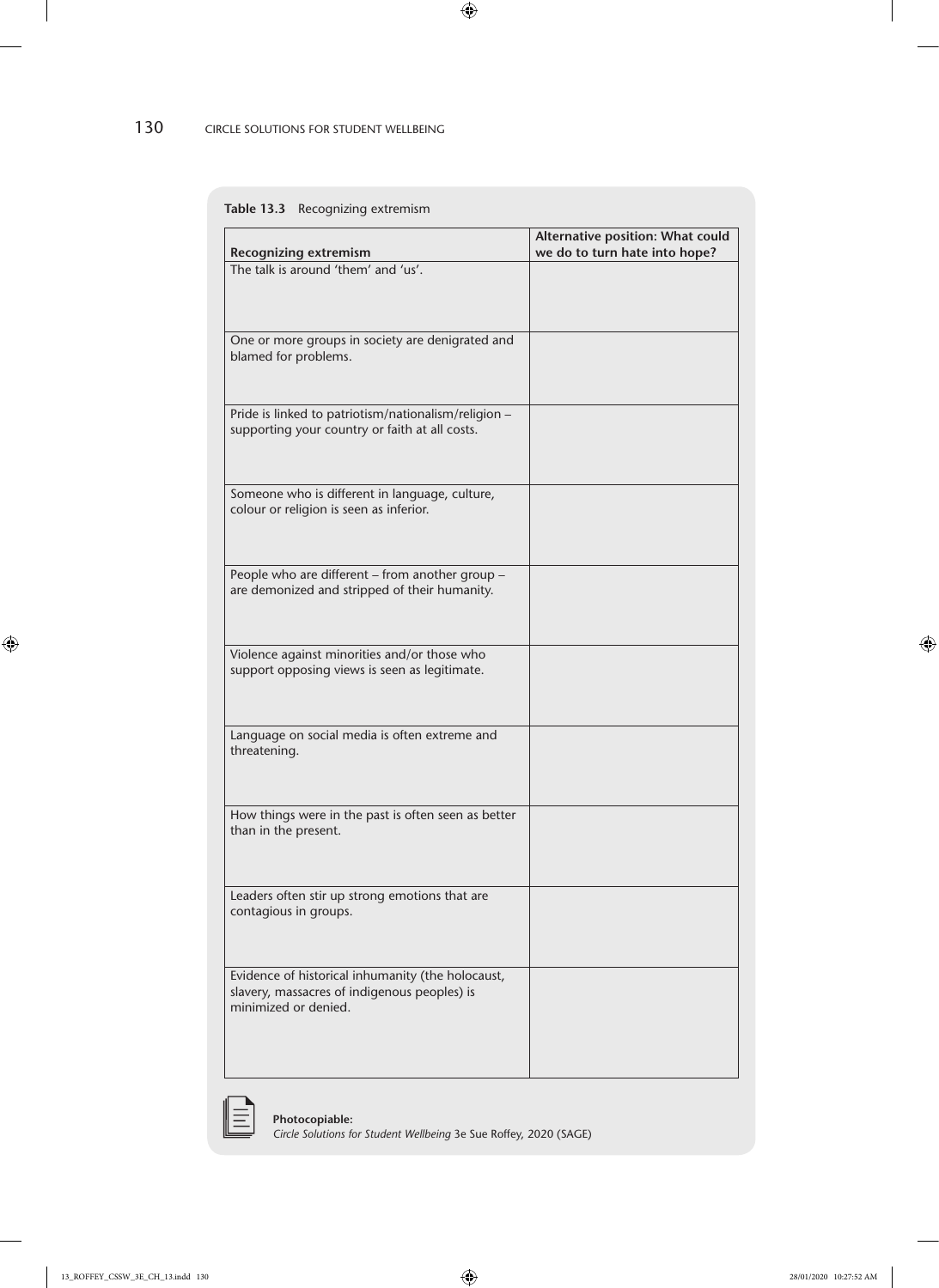#### Extension Discussions

How do you feel about each statement?

Who could get hurt either on the outside (physically) or on the inside (their feelings) if people thought this and acted on it?

 $\bigoplus$ 

Do we have a responsibility to disagree? How is it best to do this? How can we do this safely?

What would you see, hear or notice in our communities if we turned 'hate' into 'hope'?

#### Pornography

The majority of young people have seen pornography online by the time they are sixteen. This can give a false impression of healthy sexual relationships, especially around consent. For some, it can influence their behaviour and for others it leaves them experiencing a range of negative emotions, from confusion to fear and disgust.

#### **The Birds and the Bees Tree** S **S S S S S**

**Learning outcome**: to reflect on what is involved in a positive intimate relationship in order to counteract material that students may have seen online.

Small groups of three or four are given a large piece of paper and asked to draw a tree with roots, trunk, branches, leaves and fruit. This is 'the birds and the bees' tree, and represents a healthy and happy intimate relationship where partners are equal, respectful and activities are consensual.

They are asked to write in what information and experiences would form the roots and trunk, what verbal and physical behaviours would be the branches, write in the qualities of relationships on the leaves and describe the feelings represented by the blossoms.

Groups are also asked to consider what might lead to the tree becoming diseased and what would happen to the leaves and blossom if it did.

Each group displays their tree in the centre of the Circle and all students check out what they have in common.

#### Embedding Circle Solutions as a Tool for Wellbeing

School policies on social justice, equal opportunities and safety need to be clear and effective.

It is helpful for all adults to be aware of the multiple issues that may affect student learning and behaviour, and to use relational/emotionally literate responses that maintain high expectations but do not exacerbate difficulties.

⊕